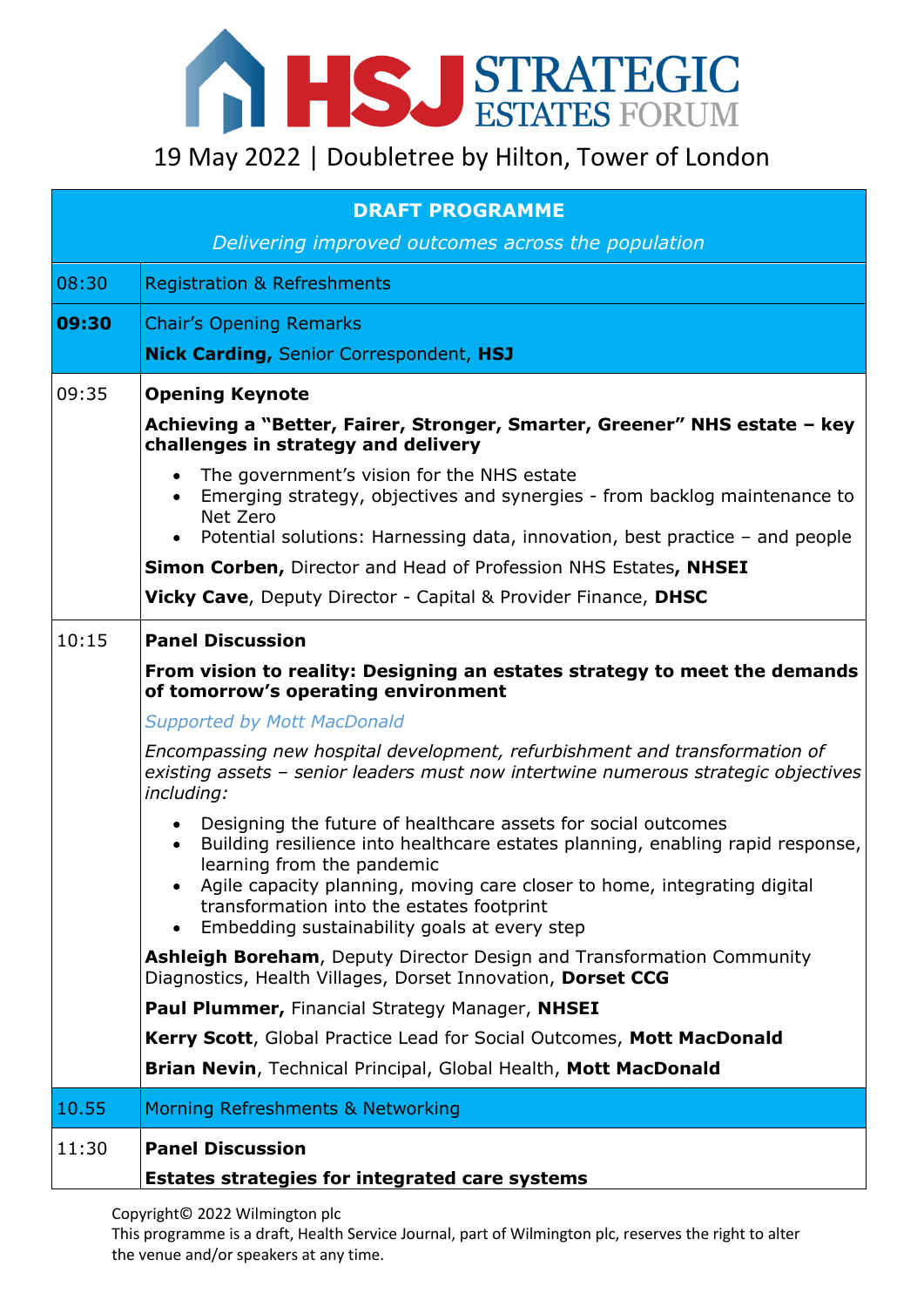

|       | Discuss national and regional ICS objectives, and the factors likely to impact the<br>NHS estate over the next six months to ensure you are prepared for what lies<br>ahead.                                                                                                                                                                                                                                                                                       |
|-------|--------------------------------------------------------------------------------------------------------------------------------------------------------------------------------------------------------------------------------------------------------------------------------------------------------------------------------------------------------------------------------------------------------------------------------------------------------------------|
|       | • Understanding the implications for estates management within ICS plans -<br>What would ICB joint ownership look like?<br>Working across sovereign organisations within the ICS to plan estates usage<br>$\bullet$<br>and capital expenditure<br>Aligning with local government plans and public infrastructure investments<br>• Linking estates strategies to wider determinants of health to enable overall<br>improvements                                     |
|       | Jacqui Bunce, Programme Director - Strategic Estates, Partnerships and<br>Planning, Lincolnshire ICS                                                                                                                                                                                                                                                                                                                                                               |
|       | Kerry Harding, Director of Estates, Mid and South Essex CCGs                                                                                                                                                                                                                                                                                                                                                                                                       |
|       | Chris O'Neill, Director, Humber Coast and Vale Health and Care Partnership                                                                                                                                                                                                                                                                                                                                                                                         |
| 12:10 | <b>Panel Discussion</b>                                                                                                                                                                                                                                                                                                                                                                                                                                            |
|       | Managing the future demands for Primary Care space                                                                                                                                                                                                                                                                                                                                                                                                                 |
|       | <b>Supported by NHS Property Services</b>                                                                                                                                                                                                                                                                                                                                                                                                                          |
|       | Exploring the future demand for space: Out of hospital agenda (including<br>$\bullet$<br>Community Diagnostics), PCN expansion, digital and pandemic proofing<br>Reviewing the amount and type of space required $-$ and why quality is<br>$\bullet$<br>important<br>Optimising space utilisation across the ICS: Service integration and new<br>$\bullet$<br>ways of working for PCNs<br>• Funding of existing and new space vs making the most of what we've got |
|       | Putting environmental impact of space (energy use etc) at the heart of<br>$\bullet$<br>primary care estates                                                                                                                                                                                                                                                                                                                                                        |
|       | Andrew Strange, Regional Partnership Director - Midlands, NHS Property<br><b>Services</b>                                                                                                                                                                                                                                                                                                                                                                          |
|       | Nicola Theron, NCL Director of Estates, North London Partners in Health and<br>Care                                                                                                                                                                                                                                                                                                                                                                                |
|       | Matthew Walker, Estates Lead and Director, National Association of Primary<br>Care (NAPC)                                                                                                                                                                                                                                                                                                                                                                          |
| 12:50 | <b>Networking Lunch</b>                                                                                                                                                                                                                                                                                                                                                                                                                                            |

This programme is a draft, Health Service Journal, part of Wilmington plc, reserves the right to alter the venue and/or speakers at any time.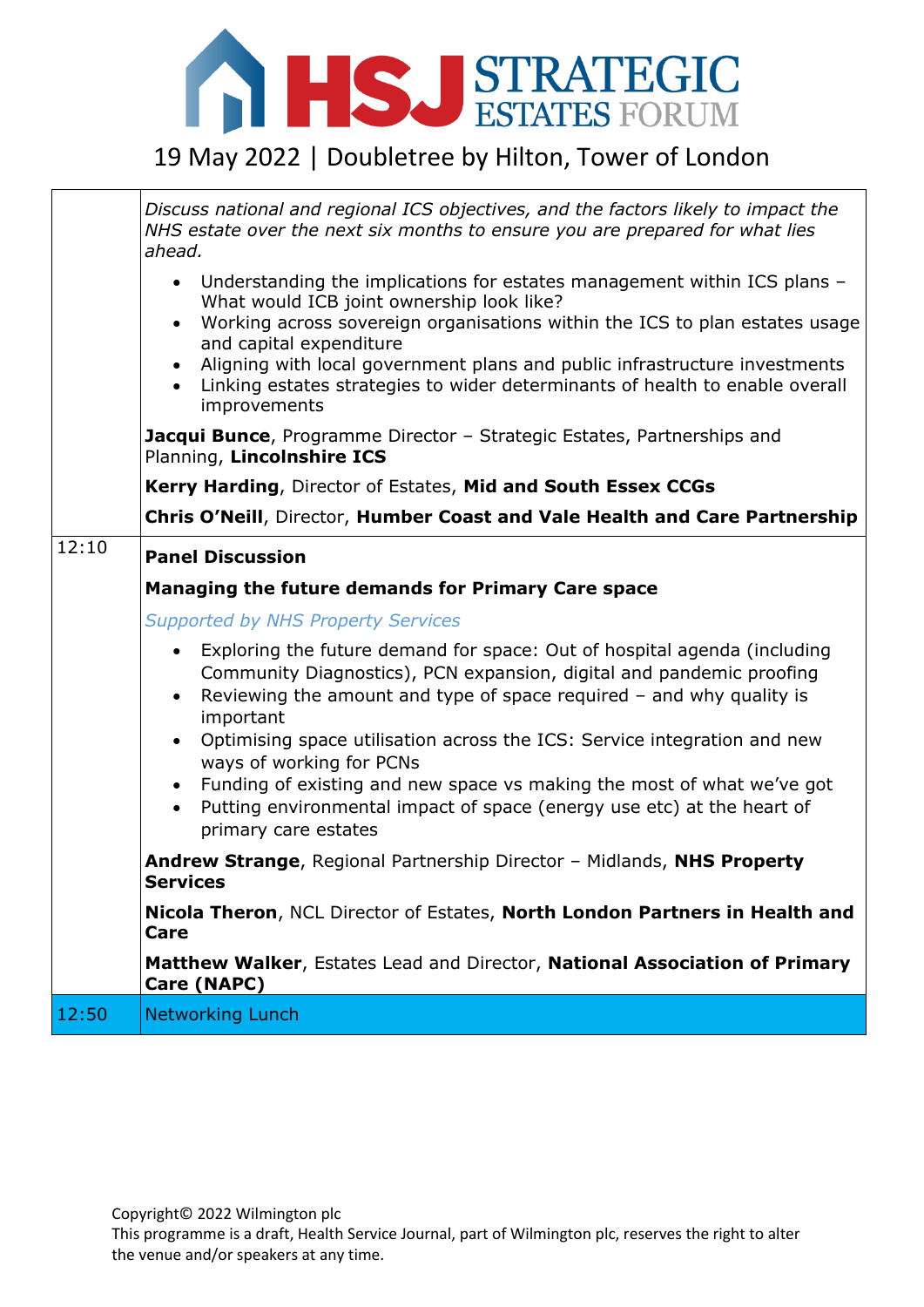

### 14:00 **Panel Discussion**

#### **Addressing the maintenance backlog whilst balancing activity, revenue and capacity demands**

*Supported by Darwin Group*

|       | Peter Ward, Director of Real Estate Development, King's College London and                                                                                                                                               |
|-------|--------------------------------------------------------------------------------------------------------------------------------------------------------------------------------------------------------------------------|
|       | <b>Guy's St Thomas's NHS FT</b>                                                                                                                                                                                          |
|       | Jim Pierce, Chief Commercial Officer, Darwin Group                                                                                                                                                                       |
|       | Siva Anandaciva, Chief Analyst, The King's Fund                                                                                                                                                                          |
|       | Panellists include:                                                                                                                                                                                                      |
|       | • Reviewing alternative estates strategies that deliver on the complexity of<br>financial, clinical, quality and estates priorities                                                                                      |
|       | establishment of ICB boards to create a fairer funding system<br>Exploring the opportunities of modern methods of construction and how<br>$\bullet$<br>they could be better optimised to support the maintenance backlog |
|       |                                                                                                                                                                                                                          |
|       |                                                                                                                                                                                                                          |
|       |                                                                                                                                                                                                                          |
|       |                                                                                                                                                                                                                          |
|       |                                                                                                                                                                                                                          |
|       |                                                                                                                                                                                                                          |
|       |                                                                                                                                                                                                                          |
|       |                                                                                                                                                                                                                          |
|       |                                                                                                                                                                                                                          |
|       |                                                                                                                                                                                                                          |
|       |                                                                                                                                                                                                                          |
|       |                                                                                                                                                                                                                          |
|       |                                                                                                                                                                                                                          |
|       |                                                                                                                                                                                                                          |
|       |                                                                                                                                                                                                                          |
|       |                                                                                                                                                                                                                          |
|       |                                                                                                                                                                                                                          |
|       |                                                                                                                                                                                                                          |
|       |                                                                                                                                                                                                                          |
|       |                                                                                                                                                                                                                          |
|       |                                                                                                                                                                                                                          |
|       |                                                                                                                                                                                                                          |
|       |                                                                                                                                                                                                                          |
|       |                                                                                                                                                                                                                          |
|       |                                                                                                                                                                                                                          |
|       |                                                                                                                                                                                                                          |
|       |                                                                                                                                                                                                                          |
|       |                                                                                                                                                                                                                          |
|       |                                                                                                                                                                                                                          |
|       |                                                                                                                                                                                                                          |
|       |                                                                                                                                                                                                                          |
| 14:40 | <b>Interactive Discussion</b>                                                                                                                                                                                            |
|       |                                                                                                                                                                                                                          |
|       | Estates without walls - The impact of virtual care on NHS estates                                                                                                                                                        |
|       | strategy, planning and utilisation                                                                                                                                                                                       |
|       | In small groups, delegates will discuss:                                                                                                                                                                                 |
|       |                                                                                                                                                                                                                          |
|       | Current context                                                                                                                                                                                                          |
|       |                                                                                                                                                                                                                          |
|       | $\bullet$<br>are estates leaders responding and adapting? What have been the                                                                                                                                             |
|       | learnings?                                                                                                                                                                                                               |
|       | Looking ahead                                                                                                                                                                                                            |
|       |                                                                                                                                                                                                                          |
|       | planning, optimisation and utilisation? What is the vision for the future?                                                                                                                                               |
|       | Following discussion, we will ask for feedback from each table to share learnings                                                                                                                                        |
|       | and to draw some conclusions.                                                                                                                                                                                            |
| 15:20 | Afternoon Refreshments & Networking                                                                                                                                                                                      |
| 15:40 | How is the digitisation of care changing NHS estates utilisation today? How<br>What are the opportunities and challenges of digital care models for estates<br><b>Fireside Chat</b>                                      |

Copyright© 2022 Wilmington plc

This programme is a draft, Health Service Journal, part of Wilmington plc, reserves the right to alter the venue and/or speakers at any time.